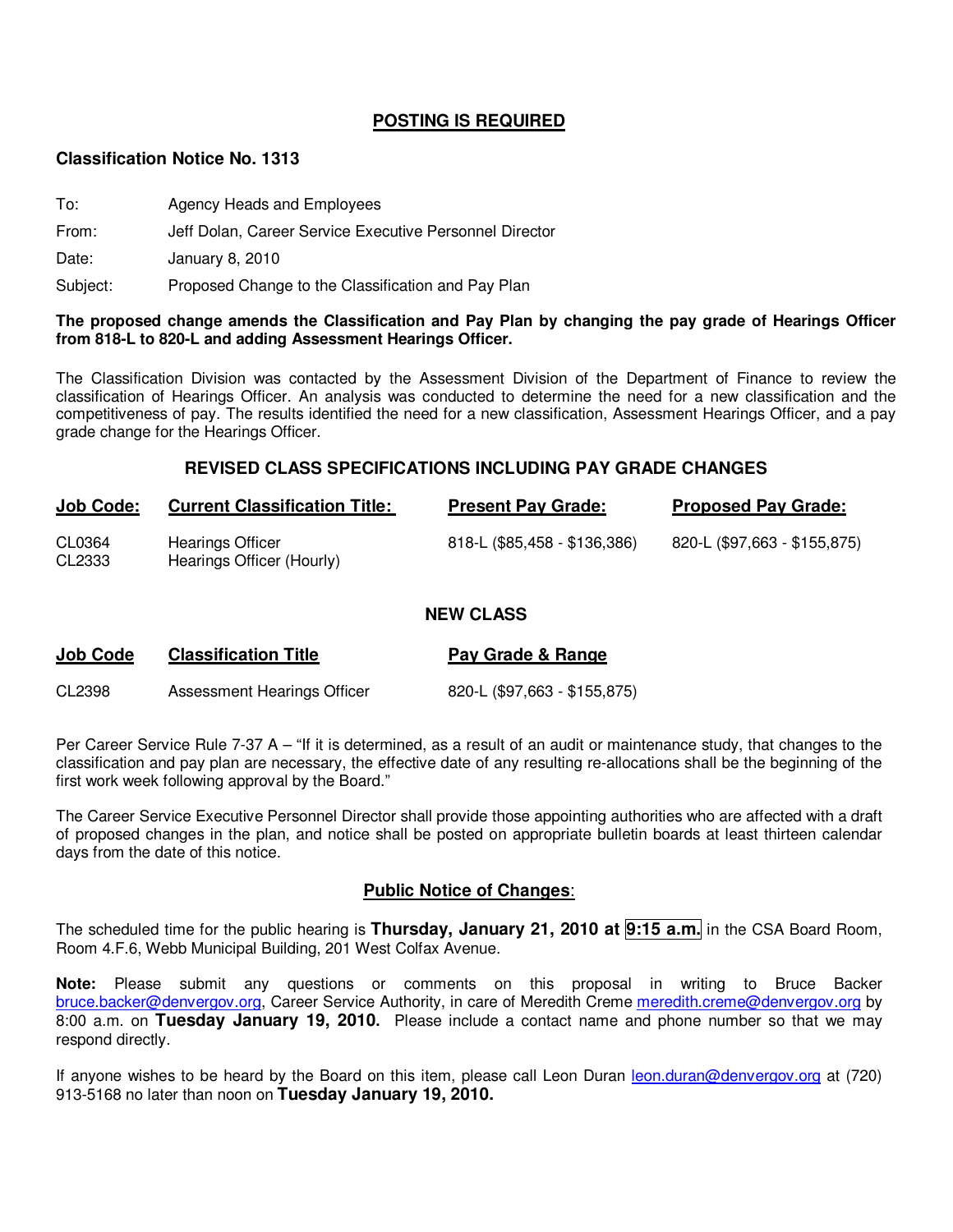

# Career Service Authority

Page 1 of 5

# Hearings Officer

# **GENERAL STATEMENT OF CLASS DUTIES**

Conducts hearings, evaluates evidence, and issues binding decisions that contest matters, charges, or policy for municipal services brought by agency employees or by individuals.

# **DISTINGUISHING CHARACTERISTICS**

This class conducts hearings, evaluates evidence, and issues binding decisions that contest charges or policy for municipal services about matters brought by agency employees or by individuals. This class is distinguished from the Assessment Hearings Officer, which conducts hearings, evaluates evidence, and issues recommendations regarding matters brought by citizens who are contesting property assessments on behalf of the County Board of Equalization.

# **Guidelines, Difficulty and Decision Making Level:**

Guidelines are generally but not always clearly applicable, requiring the employee to exercise judgment in selecting the most pertinent guideline, interpret precedents, adapt standard practices to differing situations and recommend alternative actions in situations without precedent.

Duties assigned are generally complex and may be of substantial intricacy. Work assignment is performed within an established framework under general instructions but requires simultaneous coordination of assigned functions or projects in various stages of completion.

Employee is responsible for determining time, place and sequence of actions to be taken. Unusual problems or proposed deviations from guidelines, practices or precedents may be discussed with the supervisor before being initiated.

# **Level of Supervision Received and Quality Review:**

Under administrative supervision, the employee has personal accountability for carrying out an assigned function, program or project within the scope of established guidelines and objectives and is expected to resolve problems that arise in the normal course of the work. Completed work is generally reviewed for soundness of judgment, conclusion, adequacy and conformance to policy.

# **Interpersonal Communications and Purpose:**

Contacts with the public or employees where explanatory or interpretive information is exchanged, defended, gathered and discretion and judgment are required within the parameters of the job function.

# **Level of Supervision Exercised:**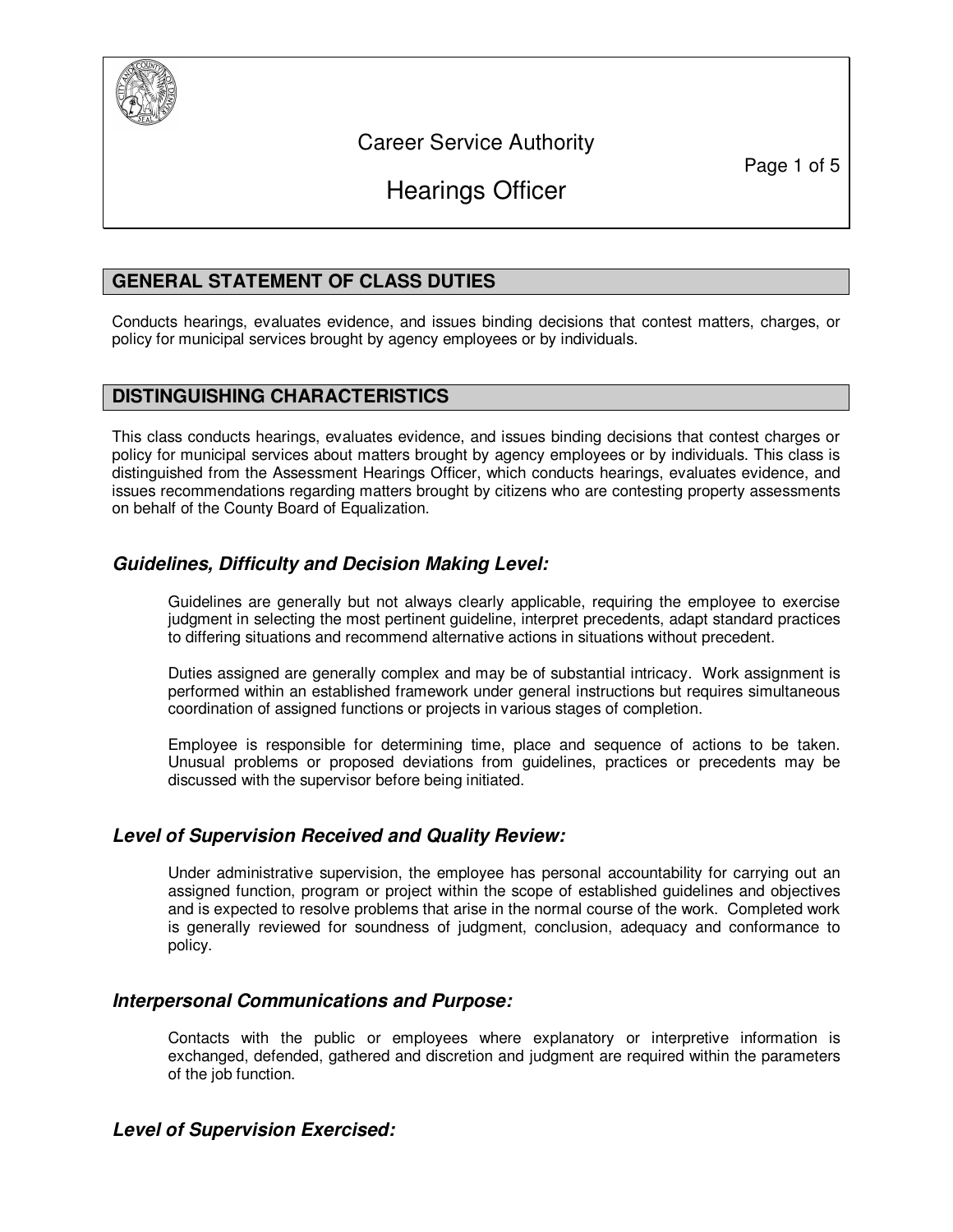By position, performs lead work.

# **ESSENTIAL DUTIES**

Ensures due process of the law by presiding over the full range of administrative law hearings to settle legal disputes.

Evaluates relevance and importance of statutes and case law theories, concepts, and principles to settle disputes and renders decisions and orders.

Hears and evaluates testimony under oath to determine case facts and maintains order and decorum, disposes of objections expressed, permits questioning and cross-examination of witnesses and ensures due process.

Manages pre-hearing conferences to control the docket, exchange information and evaluate proposed evidence, consider expert witness testimony, determine issues, conduct discovery and rule on preliminary motions.

Examines case records and official files and ensures that all documents and exhibits are fully documented in the record.

Conducts legal research to fully address all legal arguments.

Meets with municipal officials, appellants or their representatives to explain rights and obligations and discuss hearings rules and procedures.

Writes timely decisions which are binding on all parties.

By position, drafts policy statements for review and approval by agency management.

By position, submits findings and recommended decisions to an appointing authority or Board.

By position, orders polls, surveys, tests, reports or other studies to supplement findings or decisions.

Any one position may not include all of the duties listed. However, the allocation of positions will be determined by the amount of time spent in performing the essential duties listed above.

# **MINIMUM QUALIFICATIONS**

### **Competencies, Knowledge & Skills:**

- **Reading** Reads complex materials that convey scientific, technical, or legal information. Reads highly complicated charts, tables, graphs, or diagrams. Applies information to complete complex tasks
- **Writing** Composes documents or correspondence involving complex or technical information, and adapts writing to the audience's level of knowledge. Proofreads or edits complex or technical writing of others.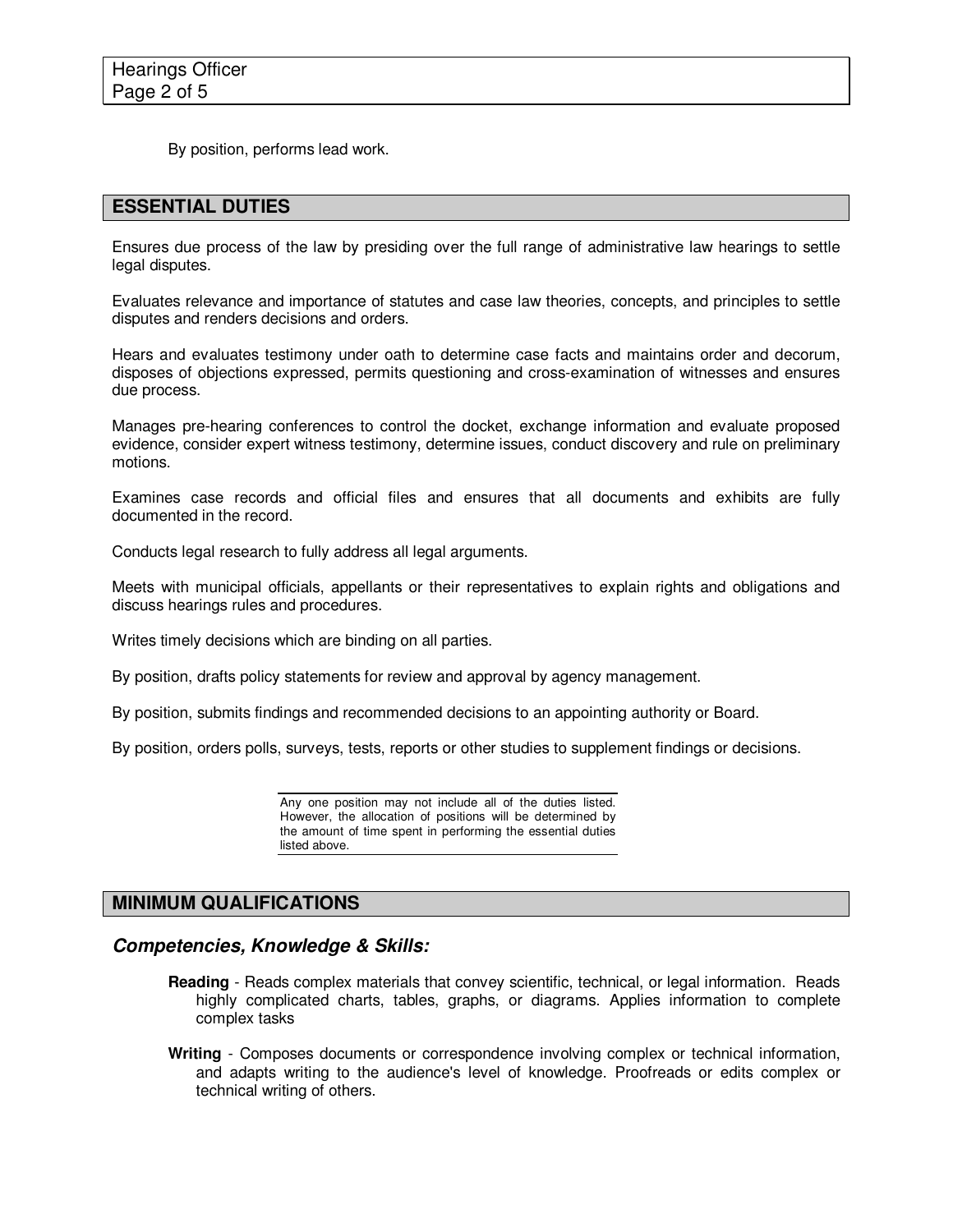- **Legal, Government and Jurisprudence** Knowledge of laws, legal codes, court procedures, precedents, legal practices and documents, government regulations, executive orders, agency rules, government organization and functions, and the democratic political process
- **Integrity/Honesty** Contributes to maintaining the integrity of the organization; displays high standards of ethical conduct and understands the impact of violating these standards on an organization, self, and others; is trustworthy.
- **Reasoning** Interprets or analyzes highly complex information to discern patterns, trends, and relationships and to draw conclusions by applying rules that involve many steps.
- **Problem Solving** Uses logic to identify alternatives to solve complex or sensitive problems. Anticipates problems, and identifies and evaluates potential sources of information and generates alternatives to solve problems where precedents do not exist.
- **Decision Making**  Identifies and evaluates alternatives, and makes sound and timely decisions, even in uncertain situations. Decisions involve complex issues, and impact the work and outcomes of an organization. Makes most decisions with little or no supervisory review
- **Oral Communication** Communicates, explains, or defends complex ideas or information clearly and adapts to the audience's level of knowledge. Thoughts are extremely well organized. Actively listens to others and clarifies communications.
- **Self Management** Sets goals and priorities for own work and coordinates activities and time lines with others to ensure project goals and deadlines are met. Takes initiative and seeks new or additional responsibilities and challenges. Continually applies great levels of effort, persistence, and autonomy toward achievement of goals.
- **Attention To Detail** Is thorough when performing work and conscientious about attending to detail.
- **Interpersonal Skills** Establishes and maintains ongoing working relationships with management, other employees, internal or external stakeholders, or customers. Remains courteous when discussing information or eliciting highly sensitive or controversial information from people who are reluctant to give it. Effectively handles situations involving a high degree of tension or discomfort involving people who are demonstrating a high degree of hostility or distress.
- **Planning and Evaluating** Establishes organization/work unit needs and priorities and develops strategies to achieve multiple short-and long-term goals, including directing and monitoring work, and determining and allocating resources. Monitors and evaluates organization/work unit performance. Coordinates work activities with other organizations or parts of the organization.
- **Memory** Recalls information that has been presented previously.
- **Self Esteem** Believes in own self-worth; maintains a positive view of self and displays a professional image.
- **Learning -** Uses efficient learning techniques to acquire and apply new knowledge and skills; uses training, feedback, or other opportunities for self-learning and development.
- **Creative Thinking** Is innovative in developing or modifying theories, applications, systems, products, or services; new insights have a significant impact on others.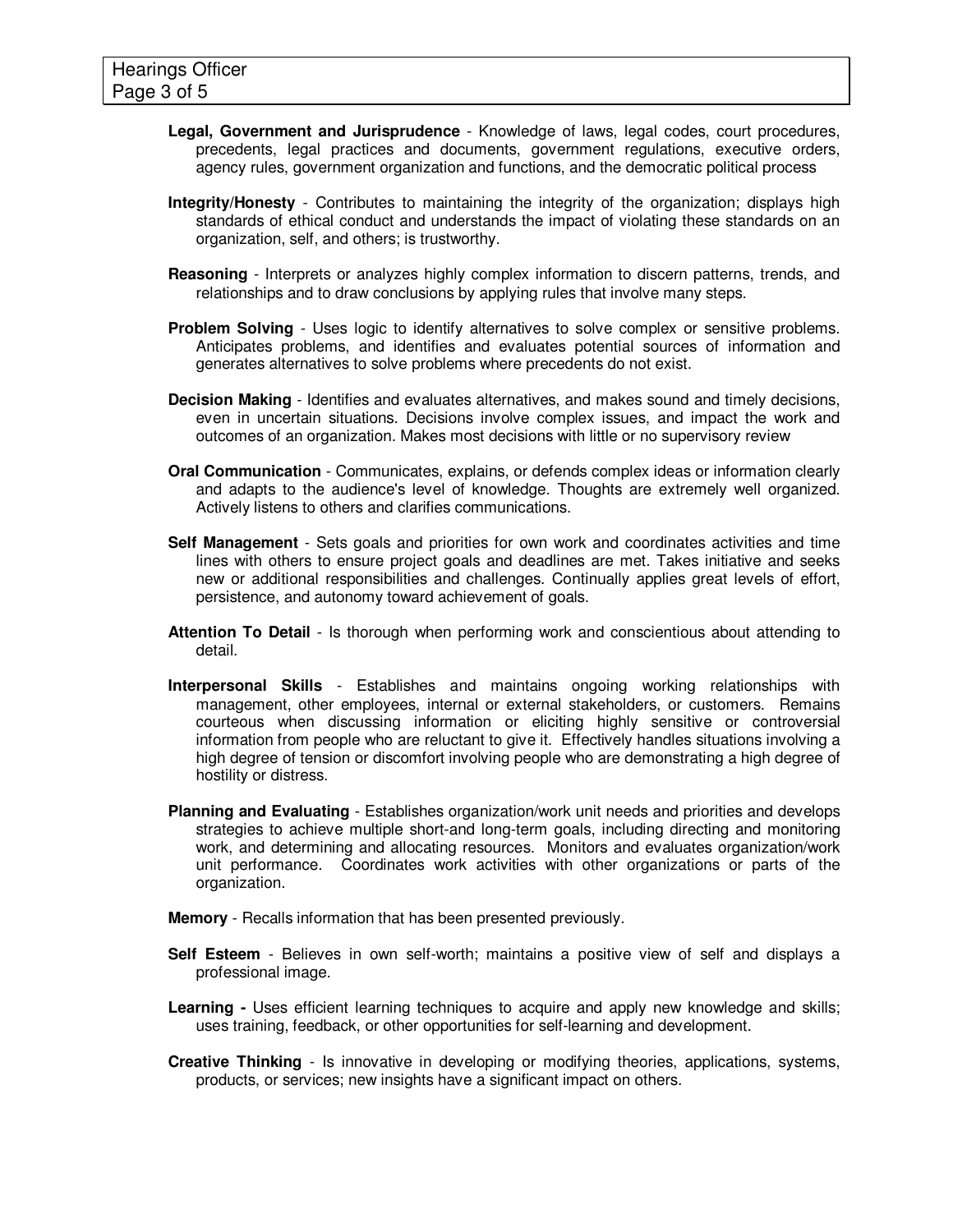- **Flexibility** Adapts to continuous, significant, sudden or permanent changes or setbacks affecting numerous programs or priorities. Makes immediate adjustments in situations where conditions change frequently, or availability of information is limited, unpredictable or sporadic.
- **Stress Tolerance** Deals calmly and effectively with high stress situations (for example, tight deadlines, hostile individuals, emergency situations, dangerous situations).
- **Technical Competence** Uses knowledge that is acquired through formal training or extensive on-the-job experience to perform one's job; works with, understands, and evaluates technical information related to the job; advises others on technical issues.
- **Information Management** Anticipates and identifies information needs; gathers information from many sources; devises methods of organizing complex or technical information for which there is no precedent, and maintains complex and/or large information systems.
- Knowledge of court procedures and rules of evidence sufficient to be able to provide due process in administrative hearings and render decisions.
- Skill in applying general law and evaluating facts and evidence in relation to individual cases.
- Skill in exercising initiative, judgment, and decision making in solving problems and meeting organizational objectives.
- Skill in independently adapting, interpreting and applying written guidelines, precedents and standardized work practices to a variety of unprecedented or problematic situations

### **Physical Demands:**

Sitting: remaining in the normal seated position. Talking: expressing or exchanging ideas by means of spoken words. Hearing: perceiving the nature of sounds by the ear.

# **Working Environment:**

Subject to many interruptions.

### **Education Requirement:**

Graduation from a college of law with attainment of a J.D. degree.

### **Experience Requirement:**

Three years of experience as an attorney at law.

# **Education/Experience Equivalency:**

None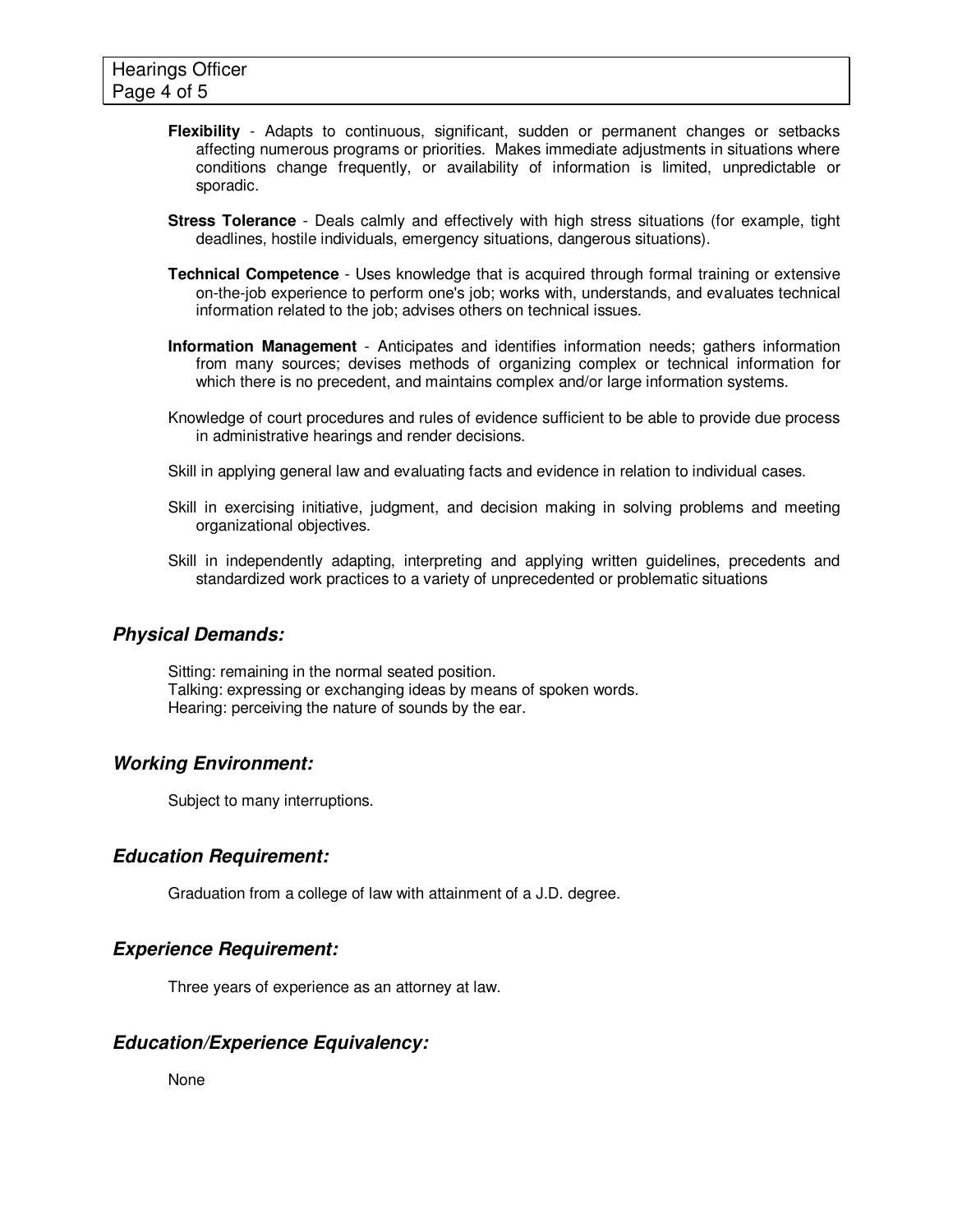# **Licensure and/or Certification:**

By position, requires admission by the Supreme Court to practice law in Colorado at the time of application.

# **CLASS DETAIL**

| <b>FLSA CODE:</b>        | Exempt                                                                                                                                              |
|--------------------------|-----------------------------------------------------------------------------------------------------------------------------------------------------|
| <b>ESTABLISHED DATE:</b> | 09/16/1995                                                                                                                                          |
| <b>REVISED DATE:</b>     | XX/XX/2010                                                                                                                                          |
| <b>REVISED BY:</b>       | <b>Blair Malloy</b>                                                                                                                                 |
| <b>CLASS HISTORY</b>     | 1/1/2004: Revised minimum qualifications and equivalency statement.<br>12/2009: Revised distinguishing characteristics and equivalency<br>statement |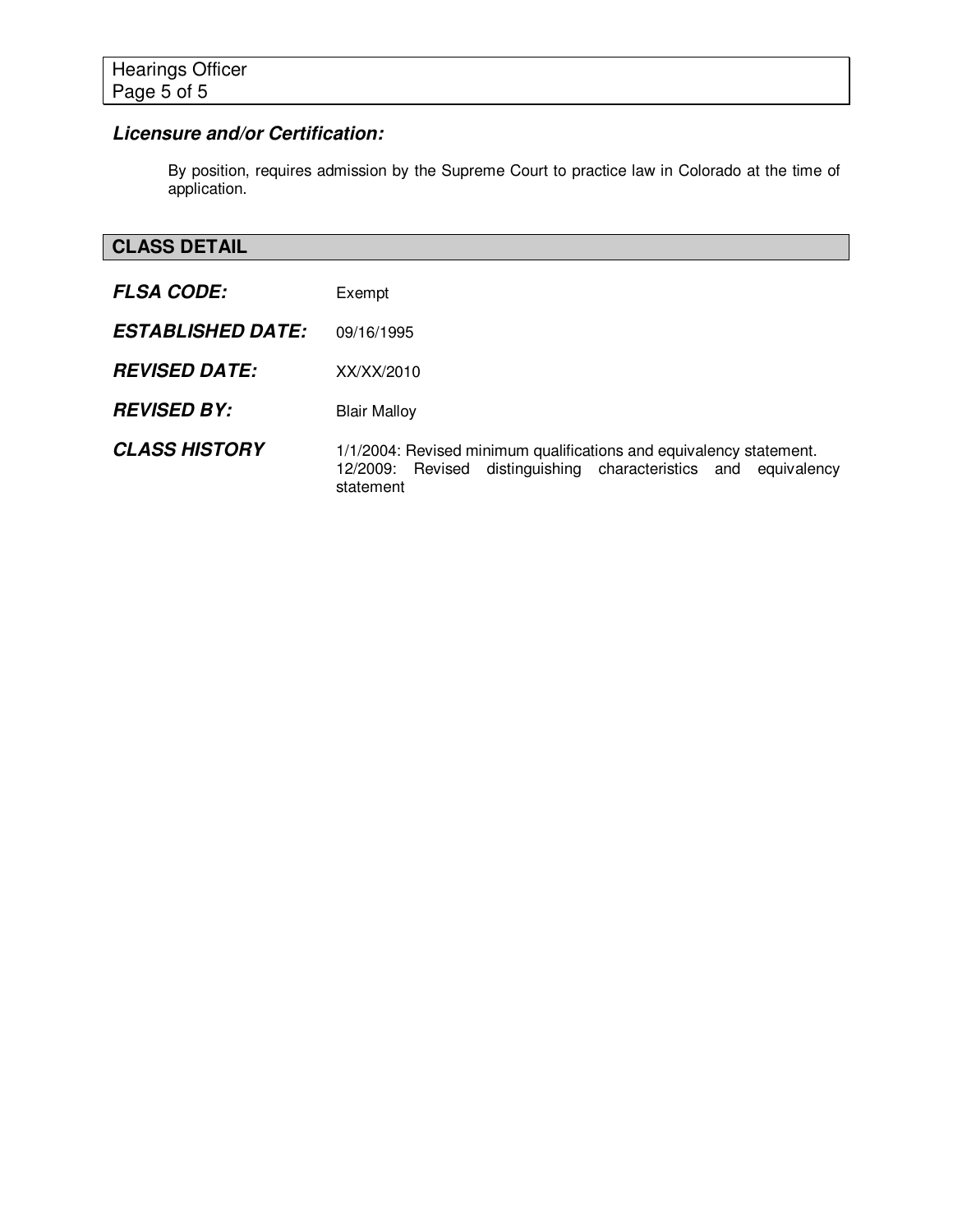

# Career Service Authority

Page 1 of 5

# Assessment Hearings Officer

# **GENERAL STATEMENT OF CLASS DUTIES**

Conducts hearings, evaluates evidence, and issues recommendations regarding matters brought by citizens who are contesting property assessments on behalf of the County Board of Equalization.

# **DISTINGUISHING CHARACTERISTICS**

The Assessment Hearings Officer conducts hearings, evaluates evidence, and issues binding decisions about matters brought by agency employees or by individuals contesting charges or policy for municipal services for the County Board of Equalization. This class is distinguished from the Hearing Officer, which conducts hearings, evaluates evidence, and issues binding decisions that contest matters, charges, or policy for municipal services brought by agency employees or by individuals.

# **Guidelines, Difficulty and Decision Making Level:**

Guidelines are generally but not always clearly applicable, requiring the employee to exercise judgment in selecting the most pertinent guideline, interpret precedents, adapt standard practices to differing situations and recommend alternative actions in situations without precedent.

Duties assigned are generally complex and may be of substantial intricacy. Work assignment is performed within an established framework under general instructions but requires simultaneous coordination of assigned functions or projects in various stages of completion.

Employee is responsible for determining time, place and sequence of actions to be taken. Unusual problems or proposed deviations from guidelines, practices or precedents may be discussed with the supervisor before being initiated.

### **Level of Supervision Received and Quality Review:**

Under administrative supervision, the employee has personal accountability for carrying out an assigned function, program or project within the scope of established guidelines and objectives and is expected to resolve problems that arise in the normal course of the work. Completed work is generally reviewed for soundness of judgment, conclusion, adequacy and conformance to policy.

# **Interpersonal Communications and Purpose:**

Contacts with the public or employees where explanatory or interpretive information is exchanged, defended, gathered and discretion and judgment are required within the parameters of the job function.

# **Level of Supervision Exercised:**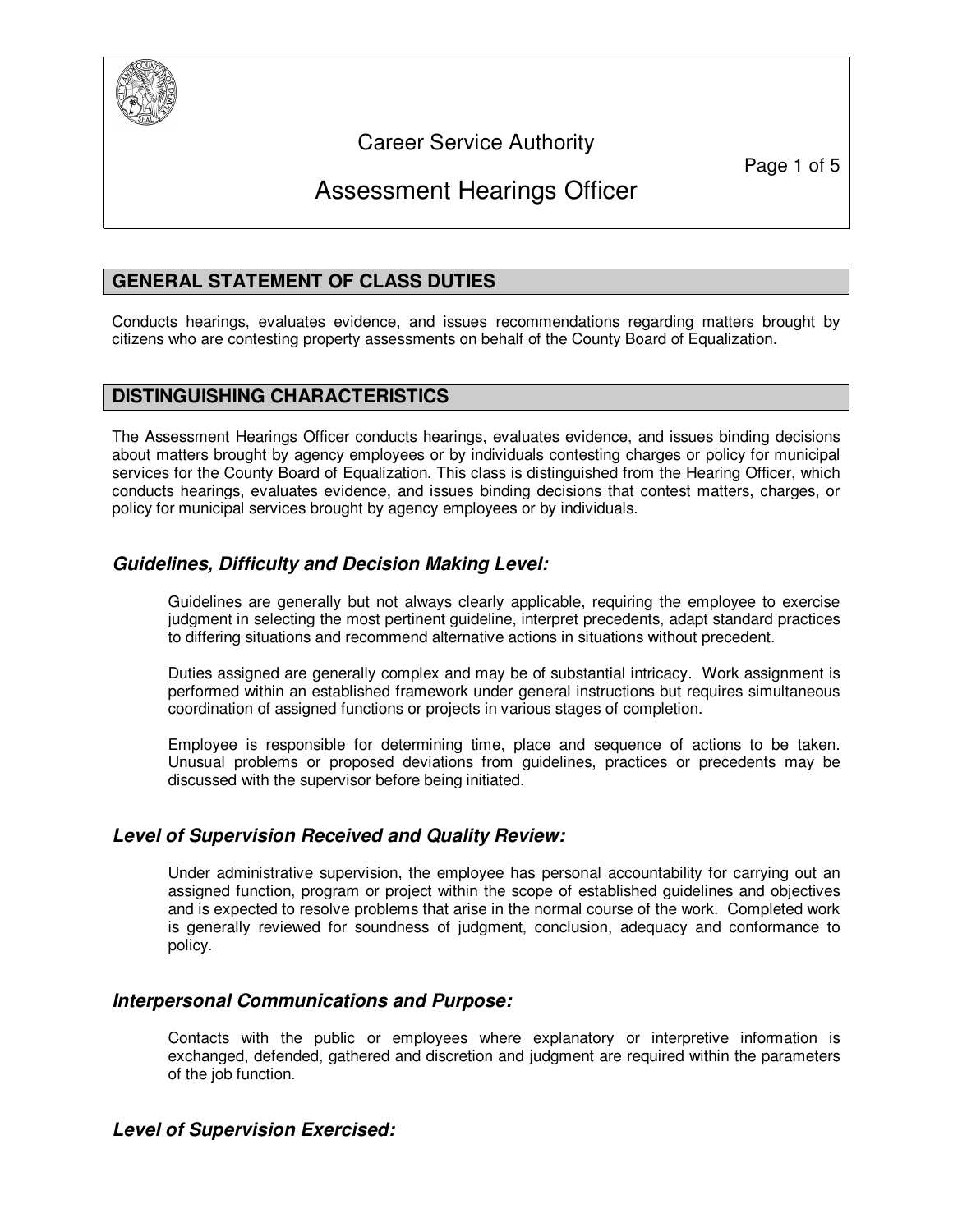By position, performs lead work.

### **ESSENTIAL DUTIES**

Presides over the full range of administrative hearings to settle property valuation and/or classification disputes.

Evaluates relevance and importance of statutes to settle disputes when delivering decisions and orders.

Hears and evaluates testimony to determine case facts, maintains order and decorum, disposes of objections expressed, permits questioning and cross-examination of witnesses, and ensures due process.

Meets with municipal officials, appellants or their representatives to explain rights and obligations and discusses hearings rules and procedures.

Writes timely recommendations which are presented to the County Board of Equalization (Decisions are binding in Arbitration cases).

By position, submits findings and recommended decisions to an appointing authority or Board.

Performs other duties as assigned.

Any one position may not include all of the duties listed. However, the allocation of positions will be determined by the amount of time spent in performing the essential duties listed above.

# **MINIMUM QUALIFICATIONS**

### **Competencies, Knowledge & Skills:**

- **Reading** Reads complex materials that convey scientific, technical, or legal information. Reads highly complicated charts, tables, graphs, or diagrams. Applies information to complete complex tasks
- **Writing** Composes documents or correspondence involving complex or technical information, and adapts writing to the audience's level of knowledge. Proofreads or edits complex or technical writing of others.
- **Legal, Government and Jurisprudence** Knowledge of laws, legal codes, court procedures, precedents, legal practices and documents, government regulations, executive orders, agency rules, government organization and functions, and the democratic political process
- **Integrity/Honesty** Contributes to maintaining the integrity of the organization; displays high standards of ethical conduct and understands the impact of violating these standards on an organization, self, and others; is trustworthy.
- **Reasoning** Interprets or analyzes highly complex information to discern patterns, trends, and relationships and to draw conclusions by applying rules that involve many steps.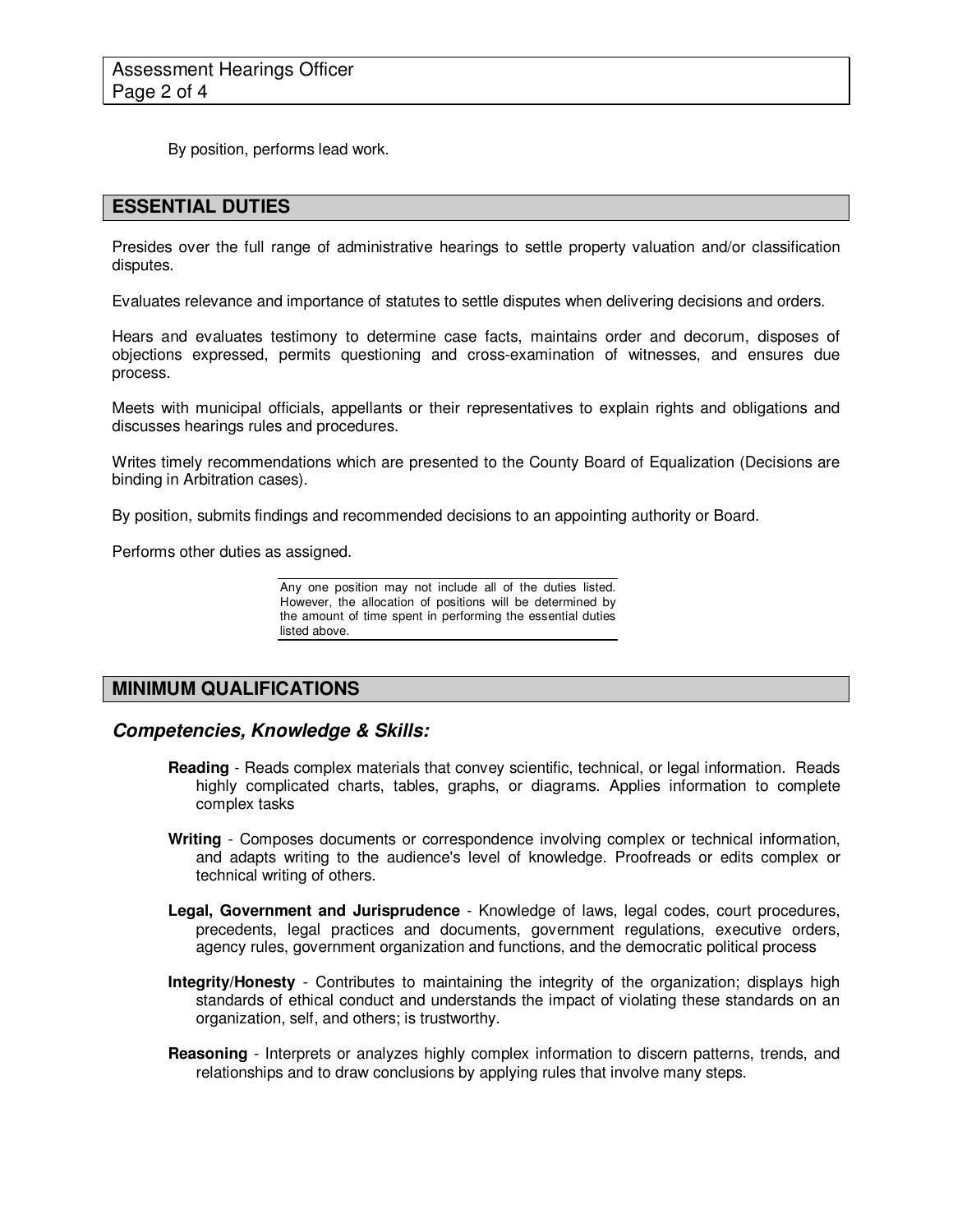- **Problem Solving** Uses logic to identify alternatives to solve complex or sensitive problems. Anticipates problems, and identifies and evaluates potential sources of information and generates alternatives to solve problems where precedents do not exist.
- **Decision Making**  Identifies and evaluates alternatives, and makes sound and timely decisions, even in uncertain situations. Decisions involve complex issues, and impact the work and outcomes of an organization. Makes most decisions with little or no supervisory review
- **Oral Communication** Communicates, explains, or defends complex ideas or information clearly and adapts to the audience's level of knowledge. Thoughts are extremely well organized. Actively listens to others and clarifies communications.
- **Self Management** Sets goals and priorities for own work and coordinates activities and time lines with others to ensure project goals and deadlines are met. Takes initiative and seeks new or additional responsibilities and challenges. Continually applies great levels of effort, persistence, and autonomy toward achievement of goals.
- **Attention To Detail** Is thorough when performing work and conscientious about attending to detail.
- **Interpersonal Skills** Establishes and maintains ongoing working relationships with management, other employees, internal or external stakeholders, or customers. Remains courteous when discussing information or eliciting highly sensitive or controversial information from people who are reluctant to give it. Effectively handles situations involving a high degree of tension or discomfort involving people who are demonstrating a high degree of hostility or distress.
- **Planning and Evaluating** Establishes organization/work unit needs and priorities and develops strategies to achieve multiple short-and long-term goals, including directing and monitoring work, and determining and allocating resources. Monitors and evaluates organization/work unit performance. Coordinates work activities with other organizations or parts of the organization.
- **Memory** Recalls information that has been presented previously.
- **Self Esteem** Believes in own self-worth; maintains a positive view of self and displays a professional image.
- **Flexibility** Adapts to continuous, significant, sudden or permanent changes or setbacks affecting numerous programs or priorities. Makes immediate adjustments in situations where conditions change frequently, or availability of information is limited, unpredictable or sporadic.
- **Stress Tolerance** Deals calmly and effectively with high stress situations (for example, tight deadlines, hostile individuals, emergency situations, dangerous situations).
- **Information Management** Anticipates and identifies information needs; gathers information from many sources; devises methods of organizing complex or technical information for which there is no precedent, and maintains complex and/or large information systems.
- Knowledge of generally accepted court procedures and rules of evidence sufficient to be able to provide due process in administrative hearings and render decisions.

Skill in applying general law and evaluating facts and evidence in relation to individual cases.